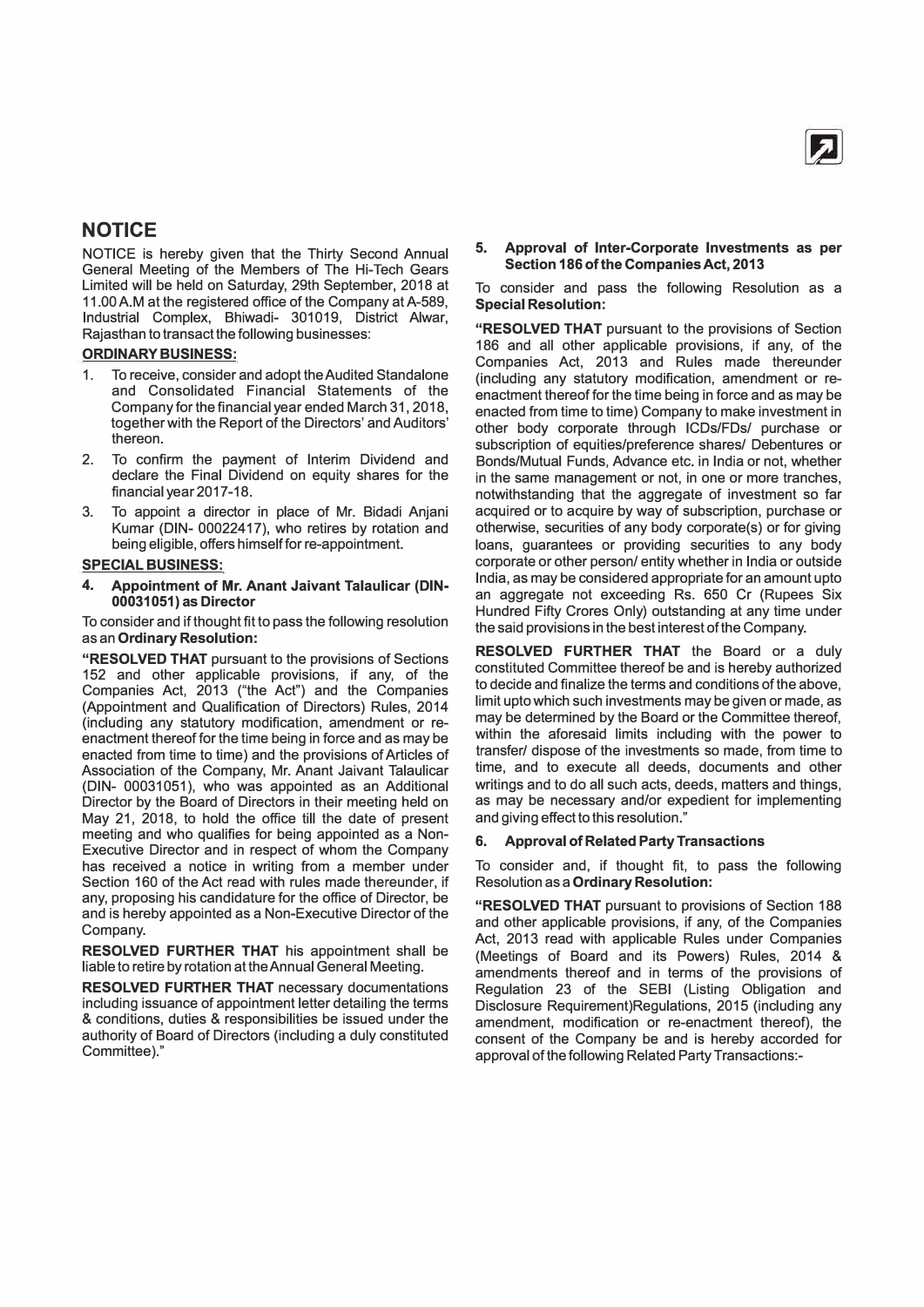| Maximum value of contract/transaction (per annum) with effect from 1st October, 2018 (Rs. In Crores, net of taxes) |                                             |                                                           |                                                                                               |  |
|--------------------------------------------------------------------------------------------------------------------|---------------------------------------------|-----------------------------------------------------------|-----------------------------------------------------------------------------------------------|--|
| <b>Name of Related Parties</b>                                                                                     |                                             | Transaction defined u/s 188(1) of the Companies Act, 2013 |                                                                                               |  |
|                                                                                                                    |                                             | Sale, purchase or supply of any<br>goods, materials       | Availing or rendering of any<br>services:                                                     |  |
|                                                                                                                    |                                             |                                                           | Appointment of any agent for<br>purchase or sale of goods,<br>materials, services or property |  |
| <b>Vulcan Electro</b><br><b>Controls Limited</b>                                                                   | Upto 31.03.2019                             | Sale of Goods: Rs. 4.00 Crores                            | Rendering of Job Work/Services:<br>Rs. 4.00 Crores                                            |  |
| (Vulcan)                                                                                                           |                                             | Purchase of Goods: Rs. 72.00<br>Crores                    | Receiving of Job Work/Services:<br>Rs 20.00 Crores                                            |  |
|                                                                                                                    | From 1.04.2019 to<br>31.03.2020 and         | Sale of Goods: Rs. 9.20 Crores                            | Rendering of Job Work/Services:<br>Rs. 9.20 Crores                                            |  |
|                                                                                                                    | thereafter with an<br>increase of 15% p.a., | Purchase of Goods: Rs.165.60<br>Crores                    | Receiving of Job Work/Services:<br>Rs 46.00 Crores                                            |  |
|                                                                                                                    | Upto 31.03.2019                             | Sale of Goods: Rs.12.50 Crores                            | Rendering of Job Work/Services:<br>Rs. 2.50 Crores                                            |  |
| <b>The Hi-Tech</b><br><b>Engineering Systems</b><br>Pvt. Ltd. (THESPL)                                             |                                             | Purchase of Goods: Rs.32.50<br>Crores                     | Receiving of Job Work/Services:<br>Rs. 2.50 Crores                                            |  |
|                                                                                                                    | From 1.04.2019 to<br>31.03.2020 and         | Sale of Goods: Rs.28.75 Crores                            | Rendering of Job Work/Services:<br>Rs. 5.75 Crores                                            |  |
|                                                                                                                    | thereafter with an<br>increase of 15% p.a., | Purchase of Goods: Rs.74.75<br>Crores                     | Receiving of Job Work/Services:<br>Rs. 5.75 Crores                                            |  |

**FURTHER RESOLVED THAT above transactional limits** are accounted for six months upto March31, 2019 and thereafter an increase of 15% p.a. on whole year value on year to year basis be and are hereby approved.

**FURTHER RESOLVED THAT** the Board of Directors of the Company and/or Committee thereof, be and are hereby authorized severally to take all steps and to do all such things and deeds as may be necessary to give effect to this resolution and to communicate necessary information to the Stock Exchanges, Members and such other authorities/persons as may be required under applicable Laws, the Companies Act, 2013, SEBI and rules and other applicable Laws/ regulations made there under."

### **7. Approval of remuneration of Cost Auditor for the financial year 2018-19**

To consider and if thought fit, to pass the following resolution as an **Ordinary Resolution:** 

**"RESOLVED THAT** pursuant to the provisions of Section 148 and other applicable provisions, if any, of the Companies Act, 2013 and the Companies (Audit and Auditors) Rules, 2014 (including any statutory modification(s) or re-enactment(s) thereof, for the time being in force), M/s Kabra & Associates, Cost Accountant appointed by the Board of Directors of the Company, to conduct the audit of the cost records of the Company for the financial year ending March 31, 2019, be paid the remuneration as set out in the Statement annexed to the Notice convening this Meeting.

**RESOLVED FURTHER THAT** Mr. Pranav Kapuria, Managing Director and/or Mr. Anuj Kapuria, Whole Time Director and/or Mr. Vijay Mathur Chief Financial Officer and/or Mr. S.K. Khatri, Company Secretary of the Company be and are hereby severally authorized to do all such acts and take all such steps as may be necessary, proper or expedient to give effect to this resolution.

|                            | By order of the Board of Directors |
|----------------------------|------------------------------------|
| <b>Place: New Delhi</b>    | The Hi-Tech Gears Ltd.             |
| Date: 03/08/2018           |                                    |
| <b>Registered Office:</b>  | S.K. Khatri                        |
| A-589, Industrial Complex, | <b>Company Secretary</b>           |
| Bhiwadi, Distt. Alwar,     | <b>Membership No: - F5459</b>      |

Rajasthan-301019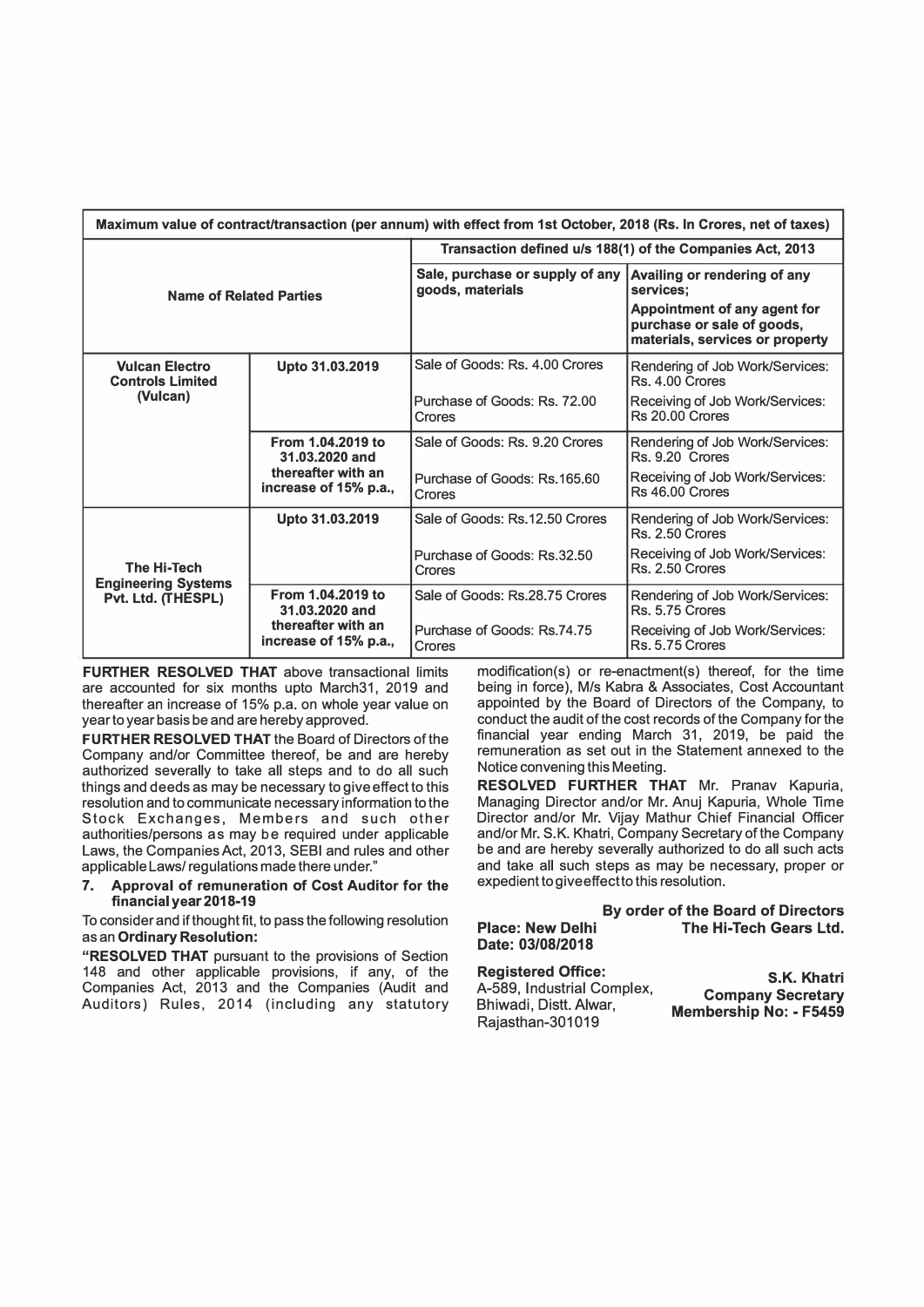

### **NOTES:**

- 1. The Statement pursuant to Section 102 of the Companies Act, 2013, which sets out details relating to Special Business at the meeting, is annexed hereto.
- **2. A MEMBER ENTITLED TO ATTEND AND VOTE AT THE MEETING IS ENTITLED TO APPOINT A PROXY/ PROXIES TO ATTEND AND VOTE {ON A POLL ONLY) INSTEAD OF HIMSELF/HERSELF**

A person can act as proxy on behalf of members not exceeding fifty (50) and holding in the aggregate not more than 10 (ten) % of the total share capital of the Company carrying voting rights. The instrument of Proxy in order to be effective, should be deposited at the Registered Office of the Company, duly completed and signed, not less than 48 (forty eight) hours before the commencement of the meeting. Proxies submitted on behalf of the companies, societies etc., must be supported by an appropriate resolution.

- 3. Pursuant to Section 91 of the Act, the Register of Members and the Share Transfer books of the Company will remain closed from Sunday, September 23, 2018 to Saturday, September 29, 2018 (both days inclusive) for annual closing and determining the entitlement of shareholders to the Final Dividend for the financial year 2017-18.
- 4. If final dividend on shares is approved at the Annual General Meeting, payment of such dividend will be made to those members whose names appear in the Register of Members on September 29, 2018. In respect of the shares held in electronic form, the dividend will be payable to the beneficial owners of the shares as on the closing hours of business on September 22, 2018, as per the details to be furnished by the depositories for this purpose.
- 5. The relevant details under Regulation 36(3) of SEBI (Listing Obligation & Disclosure Requirements) Regulation, 2015 in respect of the Directors seeking appointment/reappointment at the Annual General Meeting, forms integral part of the Notice. The Directors have furnished the requisite declarations for their appointment/re-appointment.
- 6. Pursuant to the SEBI Circular No SEBI/HO/MIRSD/ DOP1/CIR/P/2018/73 dated 2oth April, 2018, every listed company has to update the Bank Account details and PAN of all the members of the Company. In view of above, members are requested to intimate changes, if any, pertaining to their name, postal address, email address (if any) telephone and mobile number, Permanent Account Number (PAN), mandates, nomination, power of attorney, Bank details such as, Name of the Bank and Branch, Bank Account Number, MICR code, IFSC code etc. to their DPs in case if share are held in electronic form and to Company's RTA in

case if shares are held in physical form. The request form for providing the above details (in case if shares are in physical form) is attached at the end of this report and is also available on website of the Company i.e. www.thehitechgears.com.

7. Pursuant to the provision of SEBI (Listing Obligations and Disclosure Requirements) (Fourth Amendment) Regulations, 2018 dated June 08, 2018, which provides that with effect from **December 05, 2018,** no request for transfer of securities shall be processed by the Company or RTA, as the case may be, until and unless the securities are held in the dematerialized form with a depository.

In view of above, the Members holding shares in physical form are requested to consider the same and convert their holding into dematerialized form to eliminate all risk associated with the physical shares. Members can contact the Company or RTA for any further assistance in this regard.

8. Pursuant to the provision of Section 124, 125 and other applicable provisions, if any, of the Companies Act, 2013 read with Investor Education and Protection Fund Authority (Accounting, Audit, Transfer and Refund) Rules, 2016, the amount of dividend which remains unpaid or unclaimed for a period of 7 (Seven) years from the date of transfer of the amount to unpaid dividend account would be transferred to the "Investor Education and Protection Fund (IEPF)" constituted by the Central Government and the shareholders would not be able to make any claims as to the amount of dividend so transferred to the fund from the Company. The Company has initiated a list of members entitled for such amount. The same is available on Company's website.

Further all shares, in respect of which dividends remain unclaimed/ unpaid for seven consecutive years or more, are also required to be transferred to IEPF. Accordingly, the Company identified 32 cases, total consisting of 11241 shares and transferred to IEPF Authority account after following due process. A list of such cases is available on the company website.

In respect of Dividend for the financial year 2010-11 (Final) the shareholders who have not yet encashed their dividend warrants are requested in their own interest to write to the Company or its RTA (Mas Services Limited) immediately for claiming outstanding dividends. The proposed date for the transfer of unclaimed final dividend by the Company for the year 2010-11 to IEPF is 02nd November, 2018.

9. As per the provision of Section 89 read with Section 90 of the Companies Act, 2013, the combined effect of both the sections is that every person who is holding a beneficial interest in the shares of the Company shall submit his/her declaration to the Company in the prescribed form and thereafter the Company shall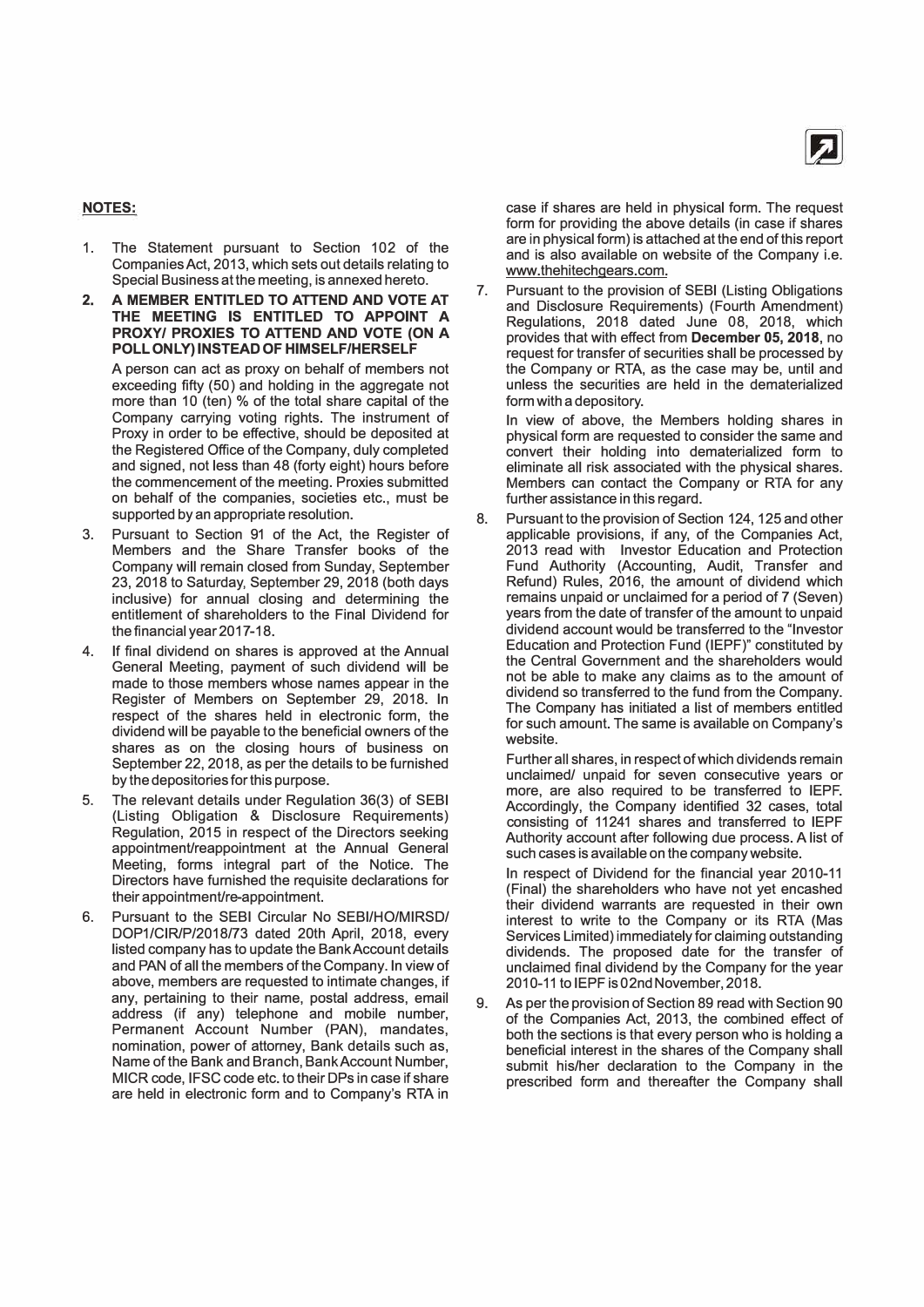intimate to the Registrar in the prescribed form along with such declaration.

For the purpose of the above provisions every person means an individual who holds beneficial interest of not less than 25% in the shares of the Company. Therefore every members of the Company is requested to provide the declaration(s) regarding their beneficial interest, if any in the shares of the Company under the said provision.

- 10. Corporate Members are requested to send a duly certified copy of the Board Resolution, pursuant to Section 113 & other applicable provisions of the Companies Act, 2013 and Rules made thereunder.
- 11. To prevent fraudulent transactions, members are advised to exercise due diligence and notify the Company of any change in address or demise of any member as soon as possible.
- 12. Electronic copy of the Annual Report for 2017-18 along with the Notice of the 32nd Annual General Meeting of the Company (including Attendance Slip and Proxy Form) is being sent to all the members whose Email Ids are registered with the Registrar/ Depository Participants(s) unless any member has requested for a hard copy of the same. For members who have not registered their Email Ids, physical copies of the Annual Report for the FY 2017-18 along with Notice of the 32ndAnnual General Meeting of the Company inter alia indicating the process and manner of e-voting along with Attendance Slip and Proxy Form is being sent by other permissible modes.
- 13. A member can inspect the proxies lodged at any time during the business hours of the Company from the period beginning 24 (twenty four) hours before the time fixed for the commencement of the meeting and ending with the conclusion of the meeting, provided he has given to the Company a notice in writing of his intention to inspect not less than 3 (three) days' before the commencement of the meeting.
- 14. Members may also note that the Notice of the 32nd Annual General Meeting and the Annual Report for 2017-18 will also be available on the Company's website www.thehitechgears.com. The physical copies of the documents will also be available at the Company's Registered Office for inspection during 11:00 A.M. to 1:00 P.M on any working day except Saturdays and Sundays upto the date of the meeting. Even after registering for e-communication, members are entitled to receive such communication in physical form, upon making a request for the same, by any permissible mode free of cost. For any communication, the shareholders may also send requests to the Company's investor email id:

secretarial@thehitechgears.com.

15. Pursuant to the provisions of Section 72 of the

Companies Act 2013, the member(s) holding shares in physical form may nominate, in the prescribed manner, a person to whom all the rights in the shares shall vest in the event of death of the sole holder or all the joint holders. Member(s) holding shares in demat form may contact their respective DPs for availing this facility.

- 16. Route Map and details of Prominent Landmarks of the venue of the meeting is enclosed.
- 17. Voting through electronic means:
	- a. In compliance with the provisions of Section 108 of the Companies Act, 2013 and the Rules framed thereunder and as per Regulation 44(1) of SEBI (Listing Obligation & Disclosure Requirements) Regulations, 2015, the Members are provided with the facility to cast their vote electronically, through the e-voting services provided by NSDL, on all the resolutions set forth in this Notice. The members may cast their votes using an electronic voting system from a place other than the venue of the meeting ('remote e-voting').
	- b. Ms. Akarshika Goel, Practicing Company Secretary and partner of M/s Grover Ahuja & Associates, Practicing Company Secretaries have been appointed as the Scrutinizer to scrutinize the voting and remote e-voting process in a fair and transparent manner.
	- c. The facility for voting through ballot paper shall be made available at the AGM and the Members attending the meeting who have not cast their vote by remote e-voting shall be able to exercise their right at the meeting through ballot paper. Once the vote on a resolution is cast by the Member, the Member shall not be allowed to change it subsequently.
	- d. The Members who have cast their vote by remote e-voting prior to the AGM may also attend the AGM but shall not be entitled to cast their vote again.
	- e. Members can opt for only one mode of voting, i.e., either by Ballot Form or remote e-voting. In case Members cast their votes through both the modes, voting done by remote e-voting shall prevail and votes cast through Ballot Form shall be treated as invalid.
	- f. The remote e-voting period commences on September 26, 2018 (09:00 a.m.) and ends on September 28, 2018 (05:00 p.m.). During this period, Members of the Company, holding shares either in physical form or in dematerialized form, as on the cut-off date of September 22, 2018, may cast their vote by remote e-voting.
	- g. The process and manner for remote e-voting are as under: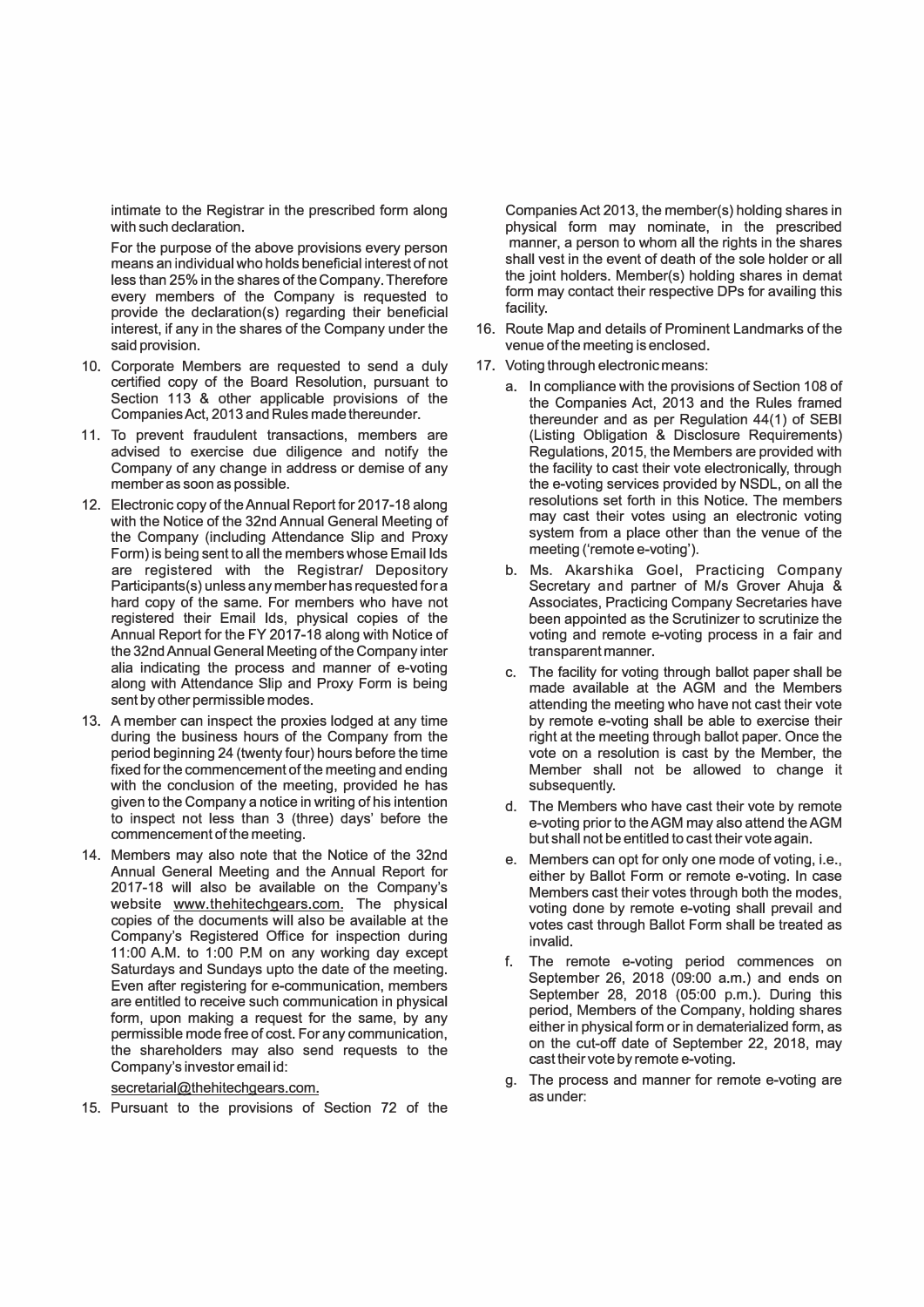

- 1. (I) **In case of Members receiving e-mail from NSDL/RTA/Company (For those members whose e-mail addresses are registered with Company/ Depositories):**
	- i. Open the PDF file attached to the email, using your Client Id/ Folio No. as password. The PDF file contains your User Id and Password for remote evoting. Please note that the password provided in PDF file is 'Initial Password'.
	- ii. Launch internet browser and open https://www.evoting.nsdl.com/
	- iii. Click on Shareholder-Login.
	- iv. If you are already registered with NSDL for remote e-voting then you can use your existing User Id and Password/PIN for casting your vote.
	- v. If you are logging in for the first time, please enter the 'User Id' and 'Initial Password' as noted in step (i) above and click on 'Login'.
	- vi. Password change menu will appear. Change the 'Initial Password' with a new Password of your choice with minimum 8 digits/characters or combination thereof. Note the new Password. It is strongly recommended not to share your password with any other person and take utmost care to keep your password confidential.
	- vii. Home page of remote e-voting will open. Click on remote e-voting: Active Voting Cycles.
	- viii. Select 'EVEN' i.e. 109032 of **'THE HI-TECH GEARS LIMITED'.**
	- ix. Now you are ready for remote e-voting as 'Cast Vote' page opens.
	- x. Cast your vote by selecting appropriate option and click on 'Submit'. Click on 'Confirm'when prompted.
	- xi. Upon confirmation, the message 'Vote cast successfully' will be displayed.
	- xii. Once you have confirmed your vote on the resolution, you cannot modify your vote.
	- **xiii.** Institutional shareholders (i.e. other than individuals, HUF, NRI, etc.) are required to send scanned copy (PDF/JPG Format) of the relevant Board Resolution/Authority letter, etc. together with attested specimen signature of the duly authorized signatory(ies) who are authorized to vote, to the Scrutinizer through e-mail to

scrutinizer@thehitechgears.com with a copy marked to evoting@nsdl.co.in.

(II) **In case of Members receiving Physical copy of Notice of 32ndAnnual General Meeting (for members whose email IDs are not registered with the Company/Depository Participants(s) or requesting physical copy)**

- a. Initial password is provided in the box overleaf.
- b. Please follow all steps from SI. No. {b) to SI. No. (I) above to cast vote.
- 2. In case of any queries, you may refer the Frequently Asked Questions (FAQs) for Members and remote evoting user manual for Members available at downloads section of www.evoting.nsdl.com or call on toll free no.: 1800-222-990.
- 3. If you are already registered with NSDL for remote evoting then you can use your existing user ID and password/PIN for casting your vote.
- 4. You can also update your mobile number and e-mail id in the user profile details of the folio which may be used for sending future communication(s).
- 5. The voting rights of members shall be in proportion to their shares of the paid up equity share capital of the Company as on the cut-off date i.e. Saturday, September 22, 2018.
- 6. Any person, who acquires shares and becomes member of the Company after dispatch of the notice and holding shares as on the cut-off date, i.e. Saturday, September 22, 2018 (end of day), may obtain the login ID and password by sending a request to NSDL at evoting@nsdl.co.in or to the Company's Registrar - Mas Services Limited at info@masserv.com .

However, if you are already registered with NSDL for remote e-voting, then you can use your existing user ID and password for casting your vote.

*Note: If you forgot your password, you can reset your password by using "Forgot User Details/Password" or "Physical User Reset Password" option available on www.evoting.nsdl.com or contact NSDL at the following toll free no.: 1800-222-990.*

*In case Shareholders are holding shares in demat mode,* USER-ID is the combination of (DPID+ClientID).

*In case Shareholders are holding shares in physical mode, USER-ID is the combination of (Even No+Folio No).*

- 7. A member may participate in the AGM even after exercising his right to vote through remote e-voting but shall not be allowed to vote again at theAGM.
- 8. A person, whose name is recorded in the register of members or in the register of beneficial owners maintained by the depositories as on the cut-off date only shall be entitled to avail the facility of remote evoting as well as voting at theAGM through ballot paper.
- 9. The Chairman shall, at theAGM, at the end of discussion on the resolutions on which voting is to be held, allow voting with the assistance of scrutinizer, by use of "Ballot Paper" for all those members who are present at the AGM but have not cast their votes by availing the remote e-voting facility.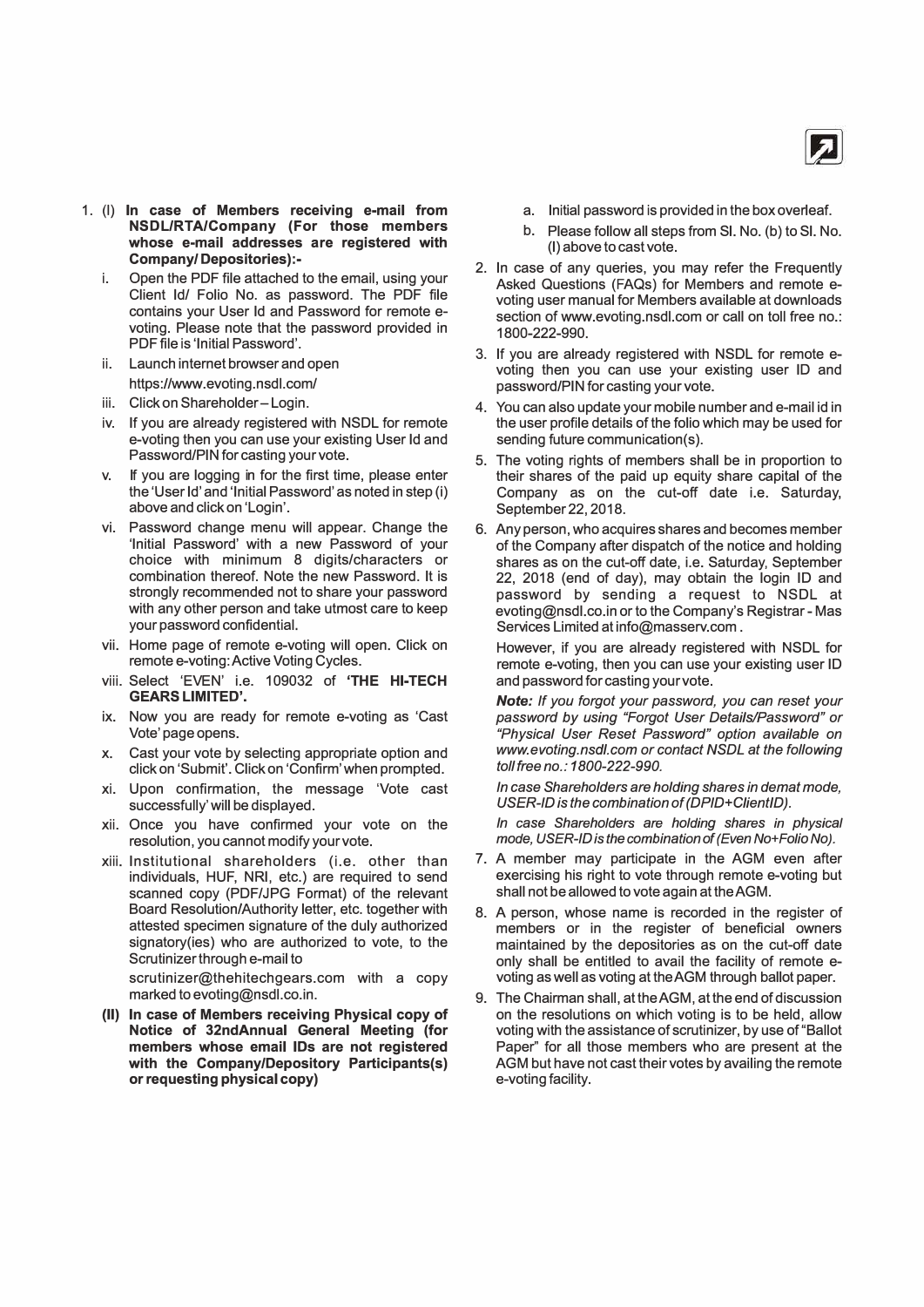- 10. The Scrutinizer shall after the conclusion of voting at the AGM, will first count the votes cast at the meeting and thereafter unblock the votes cast through remote evoting in the presence of at least two witnesses not in the employment of the Company and shall make, not later than three days of the conclusion of the AGM, a consolidated scrutinizer's report of the total votes cast in favour or against, if any, to the Chairman or a person authorized by him in writing, who shall countersign the same and declare the result of the voting forthwith.
- 11. The Results declared along with the report of the Scrutinizer shall be placed on the website of the Company www.thehitechgears.com and on the website of NSDL immediately after the declaration of result by the Chairman or a person authorized by him in writing and communicated to the Stock Exchanges.

### **STATEMENT ANNEXED TO THE NOTICE IN RESPECT OF THE SPECIAL BUSINESSES PURSUANT TO SECTION 102 OF THE COMPANIES ACT, 2013**

### **ltemNo.4**

The Board of Directors ("the Board") on the recommendation of the Nomination and Remuneration Committee, appointed Mr. Anant Jaivant Talaulicar (DIN-00031051) as an Additional Director in the Company to be designated as Non-Executive Director. His appointment was effective from May21, 2018 up to the date of theAnnual General Meeting, but the members may appoint him as a regular Director.

The Company has received a Notice in writing from a Member of the Company proposing the candidature of Mr. Anant Jaivant Talaulicar for the office of Director of the Company under Section 160 of the Companies Act, 2013.

Mr. Anant Jaivant Talaulicar consented to act as a Director of the Company and has given the requisite disclosures to the Board as provided under Section 152 and any other applicable provision of the Companies Act, 2013 and Rules made thereunder.

A brief resume & additional information of Mr. Anant Jaivant Talaulicar is annexed herewith in **Annexure-A,** mentioning therein the nature of his expertise in specific functional areas and the name of the company in which he holds the position of a Director as per Regulation 36(3) of the SEBI (Listing Obligation and Disclosure Requirements) Regulation, 2015.

Copy of the draft letter for appointment having the terms and conditions of appointment of Mr. Anant Jaivant Talaulicar as a Non-executive Director are open for inspection by Members at the Registered Office of the Company during normal working hours between 11.00 a.m. and 01.00 p.m. on all working days (except Saturdays & Sundays).

He is not related to any other Director of the Company.

Your Directors recommend the resolution set forth in item no. 4 for approval of the members as an **Ordinary Resolution.** 

Except Mr. Anant Jaivant Talaulicar, none of the Directors, Key Managerial Personnel of the Company and their relatives are concerned or interested, financial or otherwise, in the agenda as set out at Item No. 4 of the Notice.

#### **ltemNo.5**

As per the provisions of Section 186 of the Companies Act, 2013, the Board of Directors of a Company can make any investment/ give any loan/ give any guarantee or provide security to anybody corporate or other person whether in India or our side India beyond the prescribed ceiling provided a special resolution is passed by the members of the Company.

As a measure of achieving greater financial flexibility and to enable optimal financing structure, the shareholders in the Annual General Meeting held on September 23, 2016 have set a limit of Rs 600 Cr. the investments etc. Now this permission is sought pursuant to the provisions of Section 186 of the Companies Act, 2013 to give powers to the Board of Directors or any duly constituted committee thereof, for making further investment, providing loans or giving guarantee or providing securities in connection with loans to subsidiary companies (including overseas subsidiaries) for an amount not exceeding Rs. 650 Cr.

The investment(s), as the case may be, will be made in accordance with the applicable provisions of the Companies Act, 2013 and relevant rules made there under. These investments are proposed to be made out of own/surplus funds/internal accruals and or any other sources including borrowings, if necessary, to achieve long term strategic and business objectives.

Your Directors recommend the resolution set forth in item no. 5 for approval of the members as an **Special Resolution.** 

None of the Directors, Key Managerial Personnel or their relatives are in any way concerned or interested, financially or otherwise in this resolution.

#### **ltemNo.6**

In terms of Regulation 23 of the SEBI (Listing Obligations and Disclosure Requirements) Regulations, 2015 read with Section 188 and other applicable provisions of the Companies Act, 2013 all transactions with related parties, which are of material in nature, are subject to the approval of the Members of the Company by way of Ordinary **Resolution** 

For this purpose, the term "Material Transaction" means any transaction with a related party shall be considered material if the transaction(s) to be entered into individually or taken together with previous transactions during a financial year, exceeds ten percent of the annual consolidated turnover of the listed entity as per the last audited financial statements of the listed entity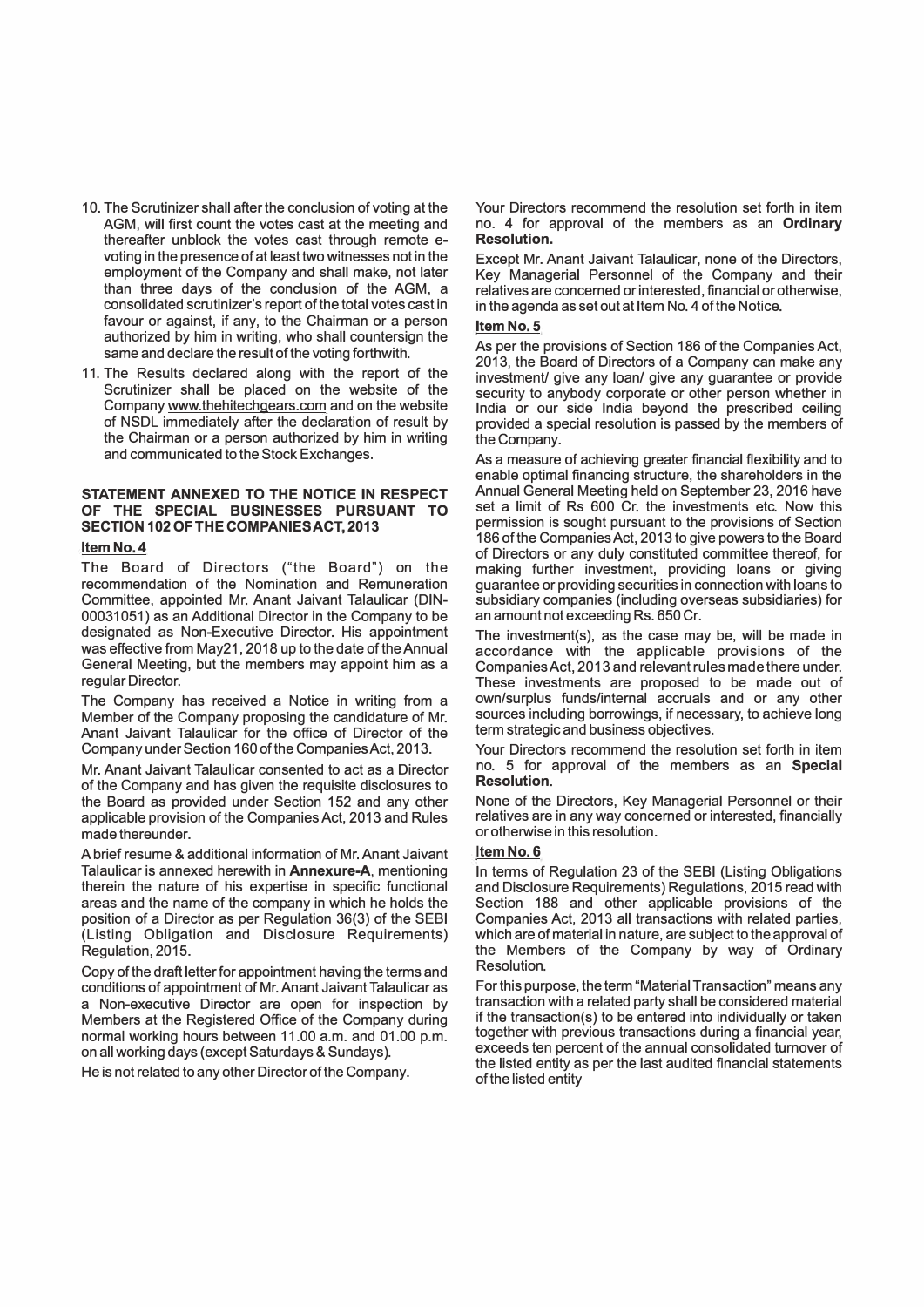

The shareholders in their Annual General Meeting held on September 29, 2015 have authorised the Board to enter into transactions to the limits prescribed. However, the contracts with the related entities expire on September 30, 2018. In view of this a fresh approval is required pursuant to the new contracts upon the recommendation of Audit Committee and the Board.

Each of the proposed transaction with entities, such as Vulcan Electro Controls Limited (hereinafter referred to as 'Vulcan') and The Hi-Tech Engineering Systems Private Limited (hereinafter referred to as 'THESPL') is exceeding the materiality threshold as provided above therefore would require the approval of the by way of Ordinary Resolution.

In order to comply with the requirements of Companies Act, 2013 and Regulation 23 of said the Regulations, the Company proposes the members to approve the aforesaid related party transactions by way of Special Resolution, the details of which are mentioned below:

### **Name of the Related Parties**

- a. Vulcan Electro Controls Limited (Vulcan)
- b. The Hi-Tech Engineering Systems Pvt. Ltd. (THESPL)
- **1. Nature of Relationship**
	- **With Vulcan Electro Controls Limited:** Mr. Anuj Kapuria is a common director & holds along with his relatives more than 2% of paid-up share capital of Vulcan.
	- **With The Hi-Tech Engineering Systems Private Limited:** Mrs. Veena Kapuria, relative of all Executive Directors is a director in THESPL
- **2. Nature, material terms and other brief details of proposed transactions**
	- i. **With Vulcan Electro Controls Limited**
		- a) **From 01-10-2018 to 31-03-2019,** Sale of Goods: Rs. 4.00 Crores, Purchase of Goods: Rs. 72.00 Crores, Rendering of Job Work/ Services: Rs. 4.00 Crores, Receiving of Job Work/ Services: Rs. 20.00 Crores.
		- b) **From 01-04-2019 to 31-03-2020,** Sale of Goods: Rs. 9.20 Crores, Purchase of Goods: Rs. 165.60 Crores, Rendering of Job Work/ Services: Rs. 9.20 Crores, Receiving of Job Work/ Services: Rs. 46.00 Crores.

Validity of arrangement: Long term ongoing arrangement unless terminated by the parties otherwise.

- ii. **With The Hi-Tech Engineering Systems Private Limited**
	- a) **From 01-10-2018 to 31-03-2019,** Sale of Goods: Rs. 12.50 Crores, Purchase of Goods: Rs. 32.50 Crores, Rendering of Job Work/ Services: Rs. 2.50 Crores, Receiving of Job Work/ Services: Rs. 2.50 Crores.
	- b) **From 01-04-2019 to 31-03-2020,** Sale of Goods: Rs. 28.75 Crores, Purchase of Goods: Rs. 74.75 Crores, Rendering of Job Work/ Services: Rs. 5.75 Crores, Receiving of Job Work/ Services: Rs. 5. 75 Crores.

Validity of arrangement: Long term ongoing arrangement unless terminated by the parties otherwise.

**3. Name of the Directors** *I* **Key Managerial Personnel who is related, if any**

Mr. Deep Kapuria, Chairman, Mr. Pranav Kapuria, Managing Director and Mr. Anuj Kapuria, Executive Director.

**4. Any other information relevant or important for the Members to make a decision on the proposed transactions**

The limits mentioned in  $2(i)(b)$  and  $2(ii)(b)$  are for the respective transactions are upto 31st March, 2020 and **thereafter an increase of 15% pa on each transaction at whole year value basis.** The Audit Committee and Board of Directors in its meeting held on August 03, 2018 has already approved the aforesaid transactions with Vulcan and THESPL.

Your Directors recommend the resolution set forth in item No. 6 for approval of the members as **Ordinary Resolution.**

Except Mr. Deep Kapuria, Mr. Pranav Kapuria and Mr. Anuj Kapuria, Directors, being related to each other, none of the Directors and Key Managerial Personnel of the Company and their relatives are concerned or interested, financial or otherwise, in the agenda as set out at item no. 6 of the notice.

### **Item No. 7**

The Board, on the recommendation of the Audit Committee, has approved the appointment and remuneration of M/s Kabra &Associates, CostAccountants as the CostAuditors of the Company to conduct the audit of the cost records of the Company for the financial year 2018-19 at a fee of upto Rs. 150,000/- plus Service Tax and out of pocket expenses.

In accordance with the provisions of Section 148 of the Act read with the Companies (Audit and Auditors) Rules, 2014, the remuneration payable to the Cost Auditors, has to be ratified by the members of the Company. Accordingly, consent of the members is sought for passing an Ordinary Resolution as set out at Item No. 7 of the Notice for ratification of the remuneration payable to the Cost Auditors for the financial year ending March 31, 2019.

Your Directors recommend the resolution set forth in item no. 7 for approval of the members as **Ordinary Resolution.**

None of the Directors, Key Managerial Personnel of the Company and their relatives are concerned or interested, financial or otherwise, in the agenda as set out at Item No. 7 of the Notice.

**Place: New Delhi Date : August 03, 2018**  **By order of the Board of The Hi-Tech Gears Ltd.** 

**Registered Office:**  A-589, Industrial Complex, Bhiwadi, Distt. Alwar, Rajasthan-301019

**S.K. Khatri Company Secretary Membership No: - F5459**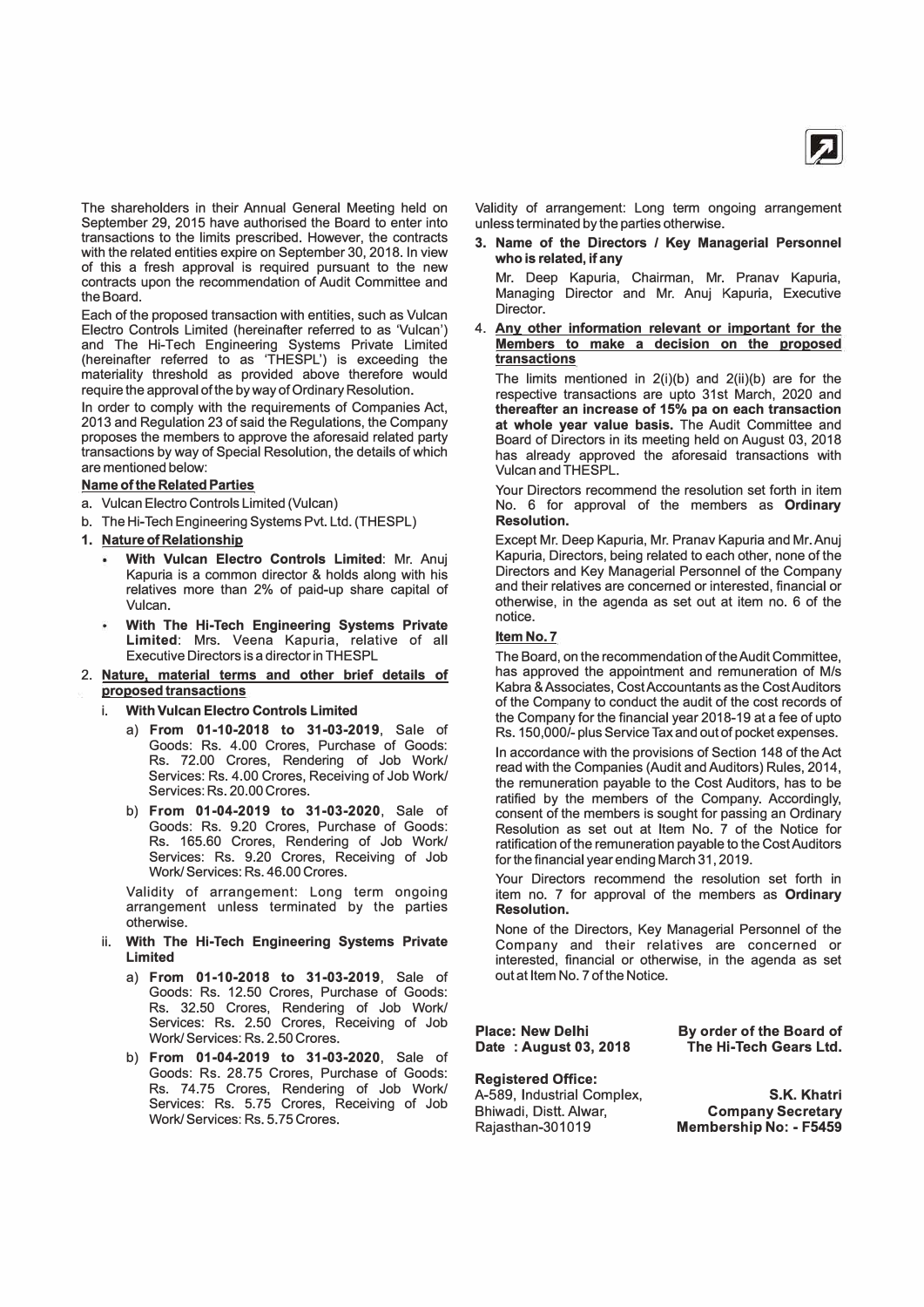### **AnnexureA**

| <b>Particulars</b>                                                                              | Mr. Bidadi Anjani Kumar                                                                                                                                                                                                                                                                                                                                                                                                                                                                                                                                                                                                   | <b>Mr. Anant Jaivant Talaulicar</b>                                                                                                                                                                                                                                                                                                                                                                                                                                                                                                                                                                                                                                                             |  |
|-------------------------------------------------------------------------------------------------|---------------------------------------------------------------------------------------------------------------------------------------------------------------------------------------------------------------------------------------------------------------------------------------------------------------------------------------------------------------------------------------------------------------------------------------------------------------------------------------------------------------------------------------------------------------------------------------------------------------------------|-------------------------------------------------------------------------------------------------------------------------------------------------------------------------------------------------------------------------------------------------------------------------------------------------------------------------------------------------------------------------------------------------------------------------------------------------------------------------------------------------------------------------------------------------------------------------------------------------------------------------------------------------------------------------------------------------|--|
| <b>Directors Identification</b><br><b>Number (DIN)</b>                                          | 00022417                                                                                                                                                                                                                                                                                                                                                                                                                                                                                                                                                                                                                  | 00031051                                                                                                                                                                                                                                                                                                                                                                                                                                                                                                                                                                                                                                                                                        |  |
| Date of Birth & Age                                                                             | 25/03/1952<br>66 years                                                                                                                                                                                                                                                                                                                                                                                                                                                                                                                                                                                                    | 11/07/1961<br>57 years                                                                                                                                                                                                                                                                                                                                                                                                                                                                                                                                                                                                                                                                          |  |
| <b>Date of Initial appointment</b>                                                              | 03/11/2015                                                                                                                                                                                                                                                                                                                                                                                                                                                                                                                                                                                                                | 21/05/2018                                                                                                                                                                                                                                                                                                                                                                                                                                                                                                                                                                                                                                                                                      |  |
| Date of current re-appointment                                                                  | 29/09/2018 (Being proposed)                                                                                                                                                                                                                                                                                                                                                                                                                                                                                                                                                                                               | To be regularized in the ensuing annual<br>general meeting.                                                                                                                                                                                                                                                                                                                                                                                                                                                                                                                                                                                                                                     |  |
| <b>Experience &amp; Expertise</b>                                                               | Mr. Kumar is an existing management<br>consultant of the Company. He has vast<br>experience in the field of Business<br>strategy, taxation, Accounts, Financial<br>planning, along with sound experience<br>necessary to guide organization in the<br>competitive Environment.<br>Mr. Bidadi Anjani Kumar, is a seasoned<br>Chartered Accountant (FCA). He served in<br>Industry both in India and abroad for<br>several years of his professional life. Now<br>he has been practicing as a Management<br>Consultant since 2010, with a focus on<br>Best Practices, Corporate Governance,<br>Strategic Planning and M &A. | Mr. Anant Jaivant Talaulicar is a Master of<br>Mechanical Engineering and Master of<br>Business Administration. He has rich<br>experience in the Engineering field,<br>Corporate Strategy and General<br>Management. He served as a financial<br>analyst and held manufacturing engineering<br>and product management positions in the<br>Engine Business Unit. The Company stands<br>to benefit from his experience and expertise.<br>He became Chairman & Managing Director<br>of Cummins India in 2004.<br>He also served as a member of the<br>Confederation of Indian Industries, Society<br>of Indian Automobile Manufacturers and<br>Automobile Components Manufacturers<br>Association. |  |
| Qualification                                                                                   | <b>Chartered Accountant</b>                                                                                                                                                                                                                                                                                                                                                                                                                                                                                                                                                                                               | 1. Masters in Engineering from the<br>University of Michigan.<br>2. Masters in Business<br><b>Administration from Tulane</b><br>University.                                                                                                                                                                                                                                                                                                                                                                                                                                                                                                                                                     |  |
| <b>Board Membership of other</b><br><b>Companies as on 31/03/2018.</b>                          | Kennametal India Limited<br>1.<br><b>Premium Transmission Private</b><br>2.<br>Limited<br>3. Mikrotek Machines Limited                                                                                                                                                                                                                                                                                                                                                                                                                                                                                                    | 1.<br><b>KPIT Technologies Limited</b><br><b>Trihans Trading Private Limited</b><br>2.<br>3.<br><b>Remex Finance Private Limited</b>                                                                                                                                                                                                                                                                                                                                                                                                                                                                                                                                                            |  |
| <b>Chairman/Member of the</b><br><b>Committee of the Board of</b><br>Directors as on 31/03/2018 | <b>Kennametal India Limited</b><br>Audit Committee (Chairman)<br>Stakeholder Relationship Committee<br>(Member)<br><b>Nomination &amp; Remuneration Committee</b><br>(Member)<br><b>CSR Committee (Member)</b><br>Risk Management Committee (Member)<br><b>Premium Transmission Private</b><br>Limited<br>Audit Committee (Member)                                                                                                                                                                                                                                                                                        | <b>KPIT Technologies Limited</b><br>Audit Committee (Member)                                                                                                                                                                                                                                                                                                                                                                                                                                                                                                                                                                                                                                    |  |
| Number of shares held in the<br><b>Company as on 31/03/2018</b>                                 |                                                                                                                                                                                                                                                                                                                                                                                                                                                                                                                                                                                                                           |                                                                                                                                                                                                                                                                                                                                                                                                                                                                                                                                                                                                                                                                                                 |  |
| <b>Relationship with Directors</b>                                                              | None                                                                                                                                                                                                                                                                                                                                                                                                                                                                                                                                                                                                                      | None                                                                                                                                                                                                                                                                                                                                                                                                                                                                                                                                                                                                                                                                                            |  |

For the purpose of Board and Membership of Committees/ Chairman, Indian Companies are considered.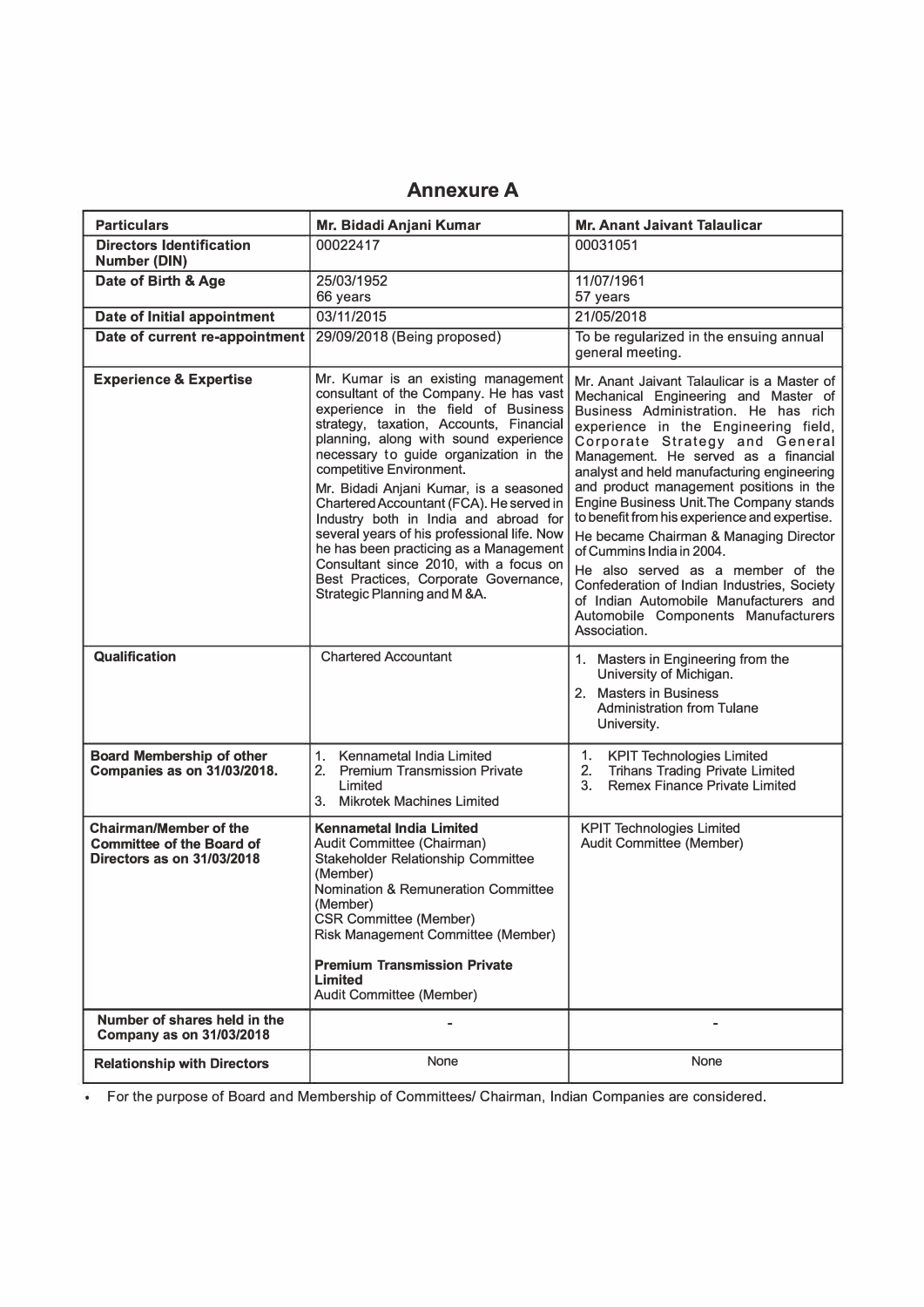

### **THE HI-TECH GEARS LIMITED**

**Registered Office:** -A-589, Industrial Complex, Bhiwadi- 301019, District Alwar, Rajasthan CIN- L29130RJ1986PLC004536 website: - www.thehitechgears.com

Tel.: +91(124)4715100 Fax: +91(124)2806085 e-mail : secretarial@thehitechgears.com

### **Form MGT-11 PROXY FORM**

[Pursuant to Section 105(6) of the Companies Act, 2013 and Rule 19(3) of the Companies (Management and Administration) Rules, 2014]

|  | I/We, being the member (s) of  shares of the The Hi-Tech Gears Limited, hereby appoint: |  |
|--|-----------------------------------------------------------------------------------------|--|
|  |                                                                                         |  |
|  |                                                                                         |  |
|  |                                                                                         |  |

whose signatures are appended below as my/our proxy to attend and vote (on a poll) for me/us and on my/our behalf at the 32nd Annual General Meeting of the Company, to be held on Saturday, the 29th day of September, 2018 at 11 :00 A.M. at registered office at A-589, Industrial Complex, Bhiwadi - 301019, DistrictAlwar, Rajasthan and at any adjournmentthereof in respect of the resolutions as indicated below:

| S. No. | <b>Resolutions</b>                                                                                                                                                                                                              | No. of shares | for* | Against* |
|--------|---------------------------------------------------------------------------------------------------------------------------------------------------------------------------------------------------------------------------------|---------------|------|----------|
|        | To receive, consider and adopt the Standalone and Consolidated Audited Financial Statements<br>of the Company for the financial year ended March 31, 2018, together with the reports of the<br>Director's and Auditor's thereon |               |      |          |
| 2      | To confirm the interim dividend & to declare the final dividend on equity shares for the financial<br>year 2017-18                                                                                                              |               |      |          |
| 3      | To appoint a director in place of Mr. Bidadi Anjani Kumar (DIN-00022417) who retires by rotation<br>and being eligible has offered himself for re-appointment                                                                   |               |      |          |
| 4      | Appointment of Mr. Anant Jaivant Talaulicar (DIN-00031051) as Non-Executive Director                                                                                                                                            |               |      |          |
| 5      | Approval of Inter-corporate Investments as per Section 186 of the Companies Act, 2013                                                                                                                                           |               |      |          |
| 6      | Approval of Related Party Transactions                                                                                                                                                                                          |               |      |          |
|        | Approval of remuneration of Cost Auditor for the financial year 2018-19                                                                                                                                                         |               |      |          |

Signed this ..................... day of ................................ 2018.

(date) (Month)

### Signature of Shareholder(s)

Signatures of:

### **First Proxy Holder Second Proxy Holder Third Proxy Holder**

Affix Revenue **Stamp** 

### **Notes:-**

- \*1. Please put a'✓' in the Box in the appropriate column. If you leave 'For' or 'Against' column blank in respect of any or all ofthe resolutions, your proxy will be entitled to vote in the matter as he/she thinks appropriate.
- 2. Proxy need not to be a member of the Company. A person can act as proxy on behalf of for a maximum offifty members and holding in the aggregate not more than ten percent of the total share capital of the Company carrying voting rights. Provided that a member holding more than ten percent, of the total share capital ofthe Company carrying voting rights may appoint a single person as proxy and such person shall not act as proxy for any other person or shareholder.

3. This form of proxy in order to be effective should be duly executed and deposited at the Registered Office of the Company atA-589, Industrial Complex, Bhiwadi-301019, DistrictAlwar, Rajasthan at least48 hours before the time of the Meeting.

• is optional. However, if you exercised the option, this may be treated as ballot form and the proxy cannot vote separately.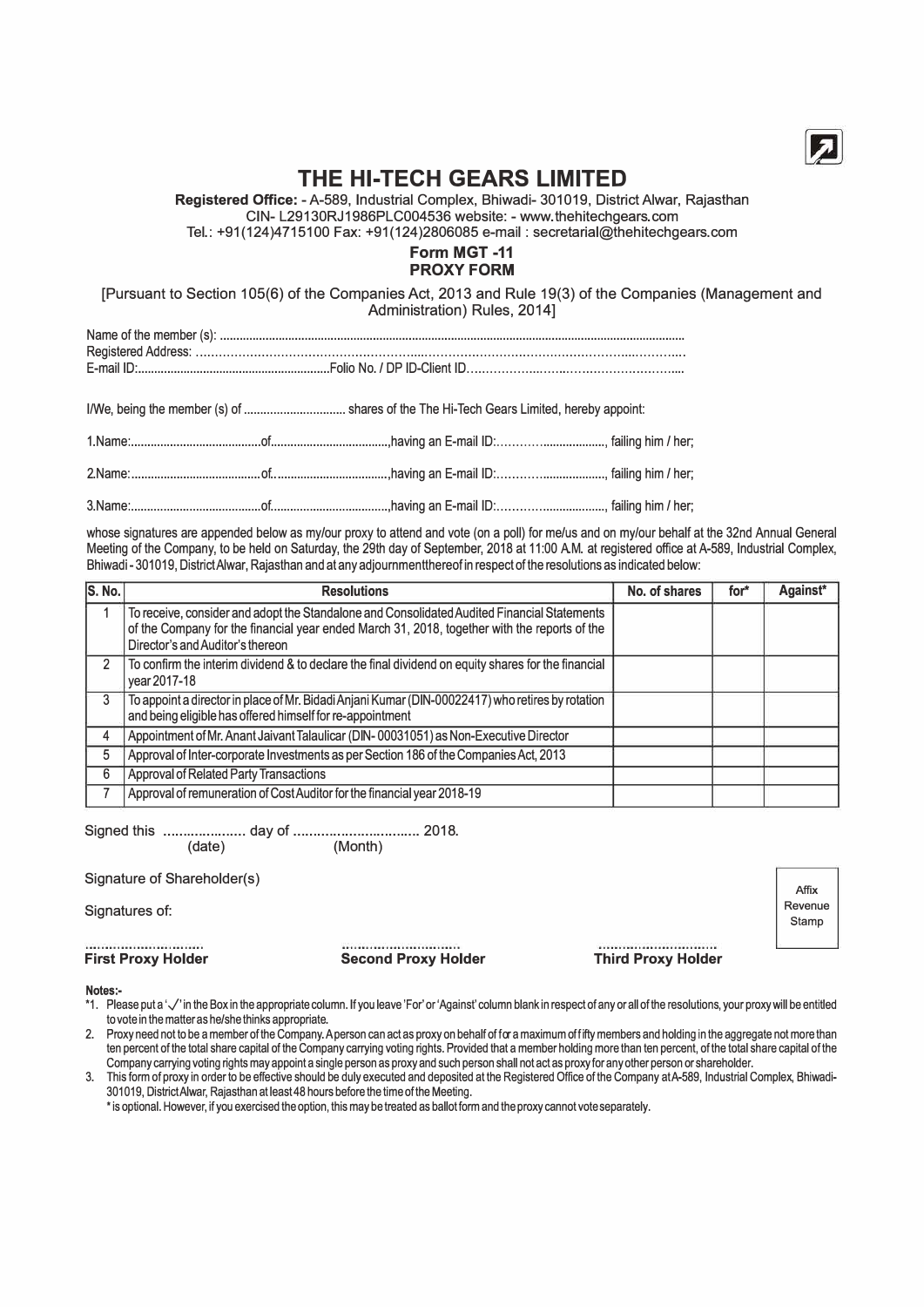# **� THE HI-TECH GEARS LIMITED**

**Registered Office:** -A-589, Industrial Complex, Bhiwadi- 301019, District Alwar, Rajasthan CIN- L29130RJ1986PLC004536 website: - www.thehitechgears.com Tel.: +91(124)4715100 Fax: +91(124)2806085 e-mail : secretarial@thehitechgears.com

### **ELECTRONIC VOTING PARTICULARS**

| <b>EVEN (Electronic Voting  </b><br><b>Event Number)</b> | <b>USER ID</b> | <b>PASSWORD</b> | <b>NO. OF SHARES</b> |  |
|----------------------------------------------------------|----------------|-----------------|----------------------|--|
|                                                          |                |                 |                      |  |

**The e-voting facility will be available during the following voting period:** 

| Commencement of e-voting | From 09:00 a.m. (IST) on September 26, 2018 |
|--------------------------|---------------------------------------------|
| End of e-voting          | Upto 05:00 p.m. (IST) on September 28, 2018 |

The cut-off date (i.e. the record date) for the purpose of e-voting is September 22, 2018



**Registered Office:** -A-589, Industrial Complex, Bhiwadi- 301019, District Alwar, Rajasthan CIN- L29130RJ1986PLC004536 website: - www.thehitechgears.com Tel.: +91(124)4715100 Fax: +91(124)2806085 e-mail : secretarial@thehitechgears.com

### **ATTENDANCE SLIP**

I/We hereby record my presence at the 32ndAnnual General Meeting held on Saturday, September 29, 2018 at 11.00 a.m. at the registered office of the Company at A-589, Industrial Complex, Bhiwadi - 301019, District Alwar, Rajasthan

**Name of the Shareholders or Proxy (In Block Letters) No. of Shares Held Regd. Folio No./DPID-CLID**  (Signature of the Shareholder/Proxy)

**Note:** 

**PLEASE COMPLETE THIS ATTENDANCE SLIP AND HAND IT OVER AT THE ENTRANCE OF THE HALL.**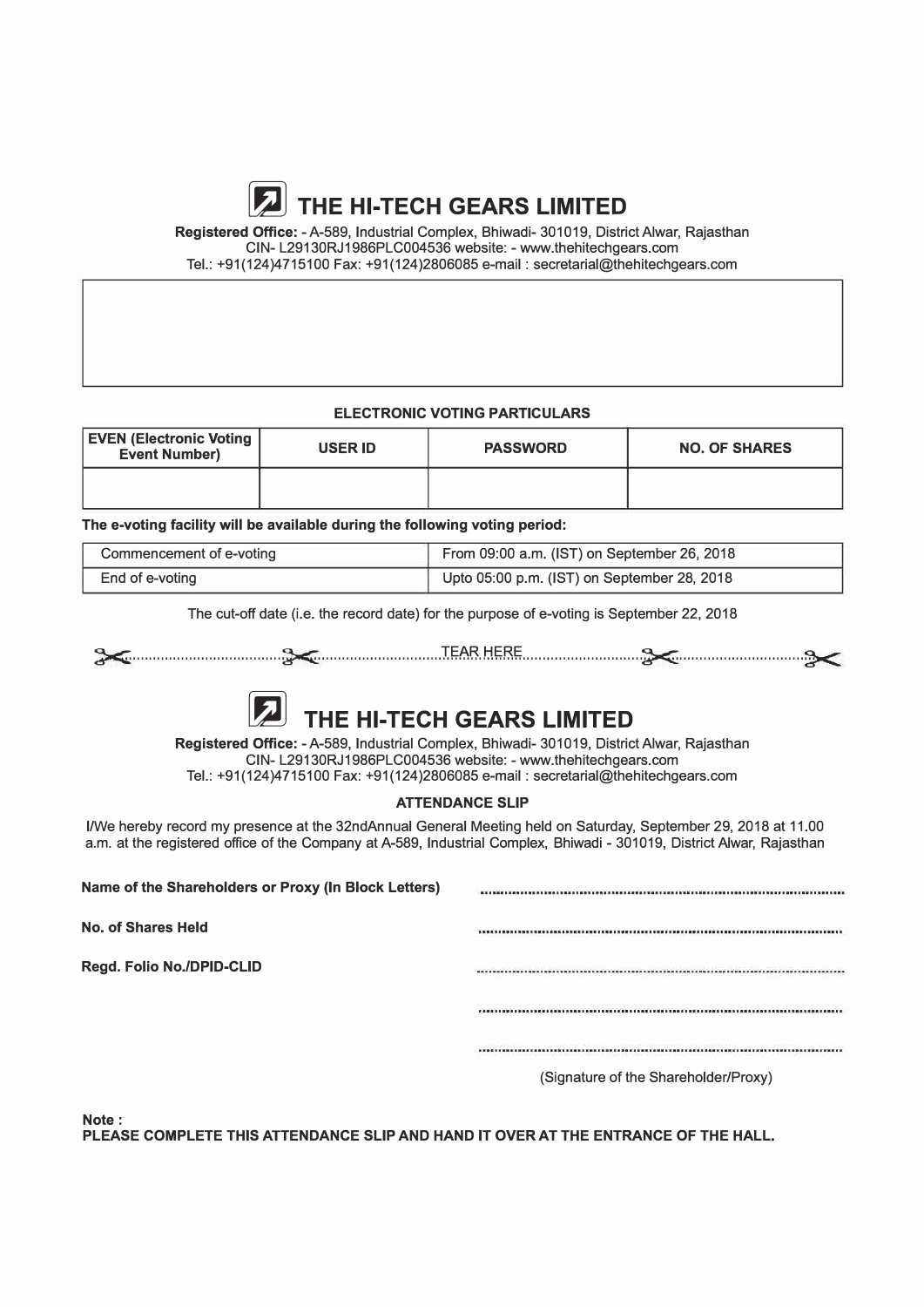

### **(SHAREHOLDERS ARE REQUESTED TO SUBMIT THIS FORM TO RTA OF THE COMPANY) REQUEST FORM**

**To,** 

### **MAS SERVICES LIMITED**

T-34, 2nd Floor, Okhla Industrial Area, Phase II, New Delhi - 110020

### **SUBJECT: - UPDATION OF BANK DETAIL AND PAN DETAIL**

### **UNIT: FOLIO NO:**

Dear Sir,

With reference to your letter regarding the captioned subject, please find below our bank and PAN detail for updating the same in company records:

| A  | PAN of 1st shareholder                                                                |                                                                                                                                                             |                                                                     |
|----|---------------------------------------------------------------------------------------|-------------------------------------------------------------------------------------------------------------------------------------------------------------|---------------------------------------------------------------------|
|    | PAN of 2nd shareholder                                                                |                                                                                                                                                             |                                                                     |
|    | PAN of 3rd shareholder                                                                |                                                                                                                                                             |                                                                     |
| В  | <b>Bank Details of 1st Shareholder:</b>                                               |                                                                                                                                                             |                                                                     |
|    | Name of Bank:                                                                         |                                                                                                                                                             |                                                                     |
|    | <b>Branch Address:</b>                                                                |                                                                                                                                                             |                                                                     |
|    | 9 Digit MICR Code                                                                     |                                                                                                                                                             |                                                                     |
|    | <b>BankAccount Number</b>                                                             |                                                                                                                                                             |                                                                     |
|    | 11 Digit IFSC Code                                                                    |                                                                                                                                                             |                                                                     |
|    | Account type: (Please tick '√')                                                       | Saving / Current account / cash credit                                                                                                                      |                                                                     |
| C. | Other details:                                                                        |                                                                                                                                                             |                                                                     |
|    | EMAIL-ID:                                                                             |                                                                                                                                                             |                                                                     |
|    | (In block letters)                                                                    |                                                                                                                                                             |                                                                     |
|    | MOBILE No. / PHONE No.:                                                               |                                                                                                                                                             |                                                                     |
| D  | Please tick ' $\sqrt{ }$ ' any one of the below:                                      |                                                                                                                                                             |                                                                     |
|    | No change in our address:                                                             |                                                                                                                                                             |                                                                     |
|    | Driving License/ Passport/ Aadhar Card/ Voter ID Card                                 | My new address as follows. Please change/update my address in your records. I am enclosing any two proofs:                                                  |                                                                     |
|    | New Address: (FILL IN BLOCK LETTERS)                                                  |                                                                                                                                                             |                                                                     |
|    |                                                                                       |                                                                                                                                                             |                                                                     |
|    |                                                                                       |                                                                                                                                                             |                                                                     |
|    |                                                                                       |                                                                                                                                                             |                                                                     |
|    | Thanking you,                                                                         |                                                                                                                                                             |                                                                     |
|    | Yours truly,                                                                          |                                                                                                                                                             |                                                                     |
|    |                                                                                       |                                                                                                                                                             |                                                                     |
|    | <signature 1st="" of="" shareholder=""><br/><b>NAME</b></signature>                   | <signature 2nd="" of="" shareholder=""><br/><b>NAME</b></signature>                                                                                         | <signature 3rd="" of="" shareholder=""><br/><b>NAME</b></signature> |
|    | Enclosures: 1. Self attested Copy of PAN card, including that of joint shareholder(s) | 2. Original cancelled cheque of 1st shareholder (with name printed on it)<br>3. Self attested Copy of photo-ID address proof (in case of change of address) |                                                                     |